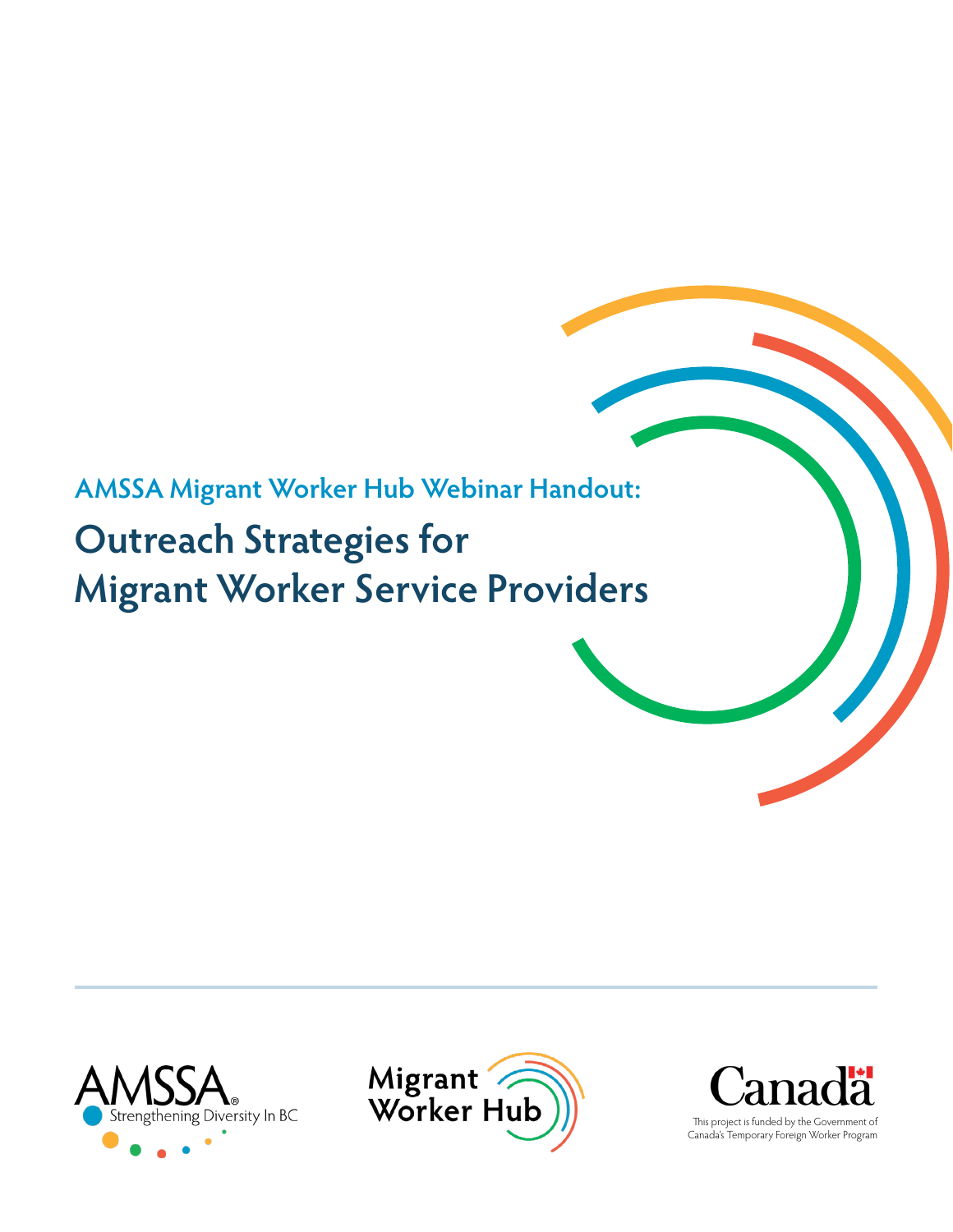### **Territorial Acknowledgement**

As a provincial umbrella association, AMSSA acknowledges that B.C. is on the unceded homelands of First Nations who have stewarded this land since time immemorial. We recognize the privilege that we have as settlers on this land and acknowledge that AMSSA's operations is on the unceded traditional territories of the xwma0kway' am (Musqueam), Skwxwú7mesh (Squamish), and **Səİílwətaʔ**/Selilwitulh (Tsleil-Waututh) Nations.

### **Thank You**

We would like to thank Jessica Juen from Calgary Catholic Immigration Society and Victor Sevilla from Watari Counselling and Support Services Society for their contributions to the content of this handout.

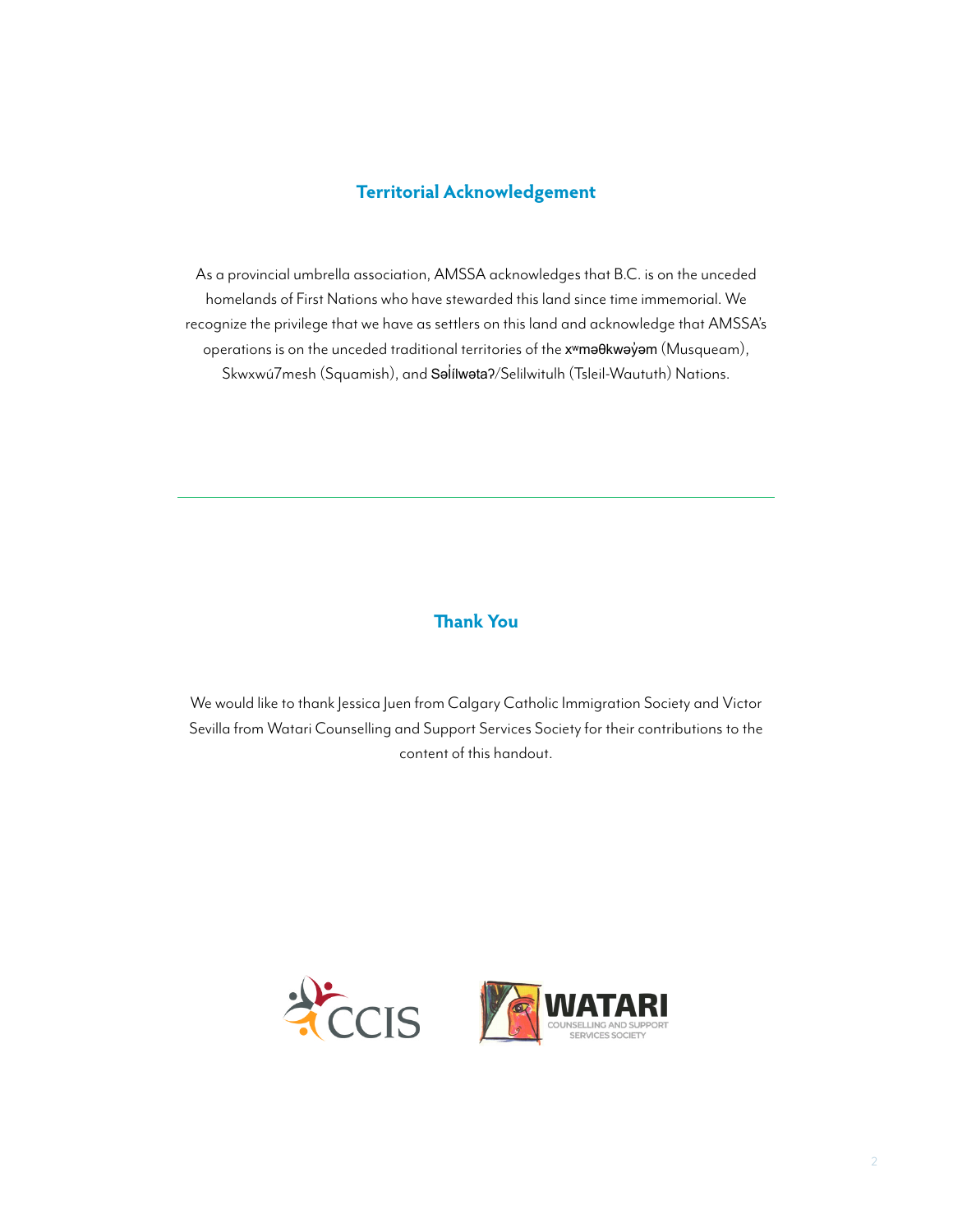### **Outreach Strategies for Migrant Worker Service Providers**

On February 16, 2022, AMSSA's Migrant Worker Hub held a webinar on this topic with speakers Jessica Juen from Calgary Catholic Immigration Society and Victor Sevilla from Watari Counselling and Support Services Society. Speakers shared with us different types of outreach strategies to migrant worker communities in Canada, including in-person and virtual strategies, best and promising practices for outreach, along with key steps in undertaking outreach to migrant workers communities.

The information presented during the webinar is reflected in this accompanying handout to be used as a learning tool for those working with and supporting migrant worker communities in Canada.

 The webinar can be accessed here on the Migrant Worker Hub: [https://migrantworkerhub.ca/migrant-resource/outreach-strategies-for-migrant-worker-service-providers](https://migrantworkerhub.ca/migrant-resource/outreach-strategies-for-migrant-worker-service-provider)

### **INTRODUCTION**

As newcomers to Canada, migrant workers often require support during their stay. Despite their characterization as 'essential' workers in B.C., migrant workers face a plethora of challenges relative to their permanent counterparts. These are largely driven by their geographical and cultural isolation during their time in Canada. Their remote location, the lack of English proficiency, and their inability to change employers can make them vulnerable to discrimination and abuse. Faced with these challenges, migrant service providers must continuously adapt to the workers' circumstances and choose the best course of action to maintain a 'no-harm' approach to ensure their rights are protected. Migrant worker support organizations take on a variety of outreach activities to improve workers' understanding of their rights in the workplace, services available to them, as well as information on how to access health, income and emergency supports when needed.

### **WHAT IS OUTREACH?**

Outreach is any activity that aims to reach out to vulnerable groups who would otherwise not access information or services. The outreach worker is a bridge between the employer, human rights organisations, social services, community members, and the migrant worker.

Objectives of outreach to migrant worker populations includes:

- To serve migrant worker populations as widely as possible.
- To provide support.
- To educate.
- To connect with the community.

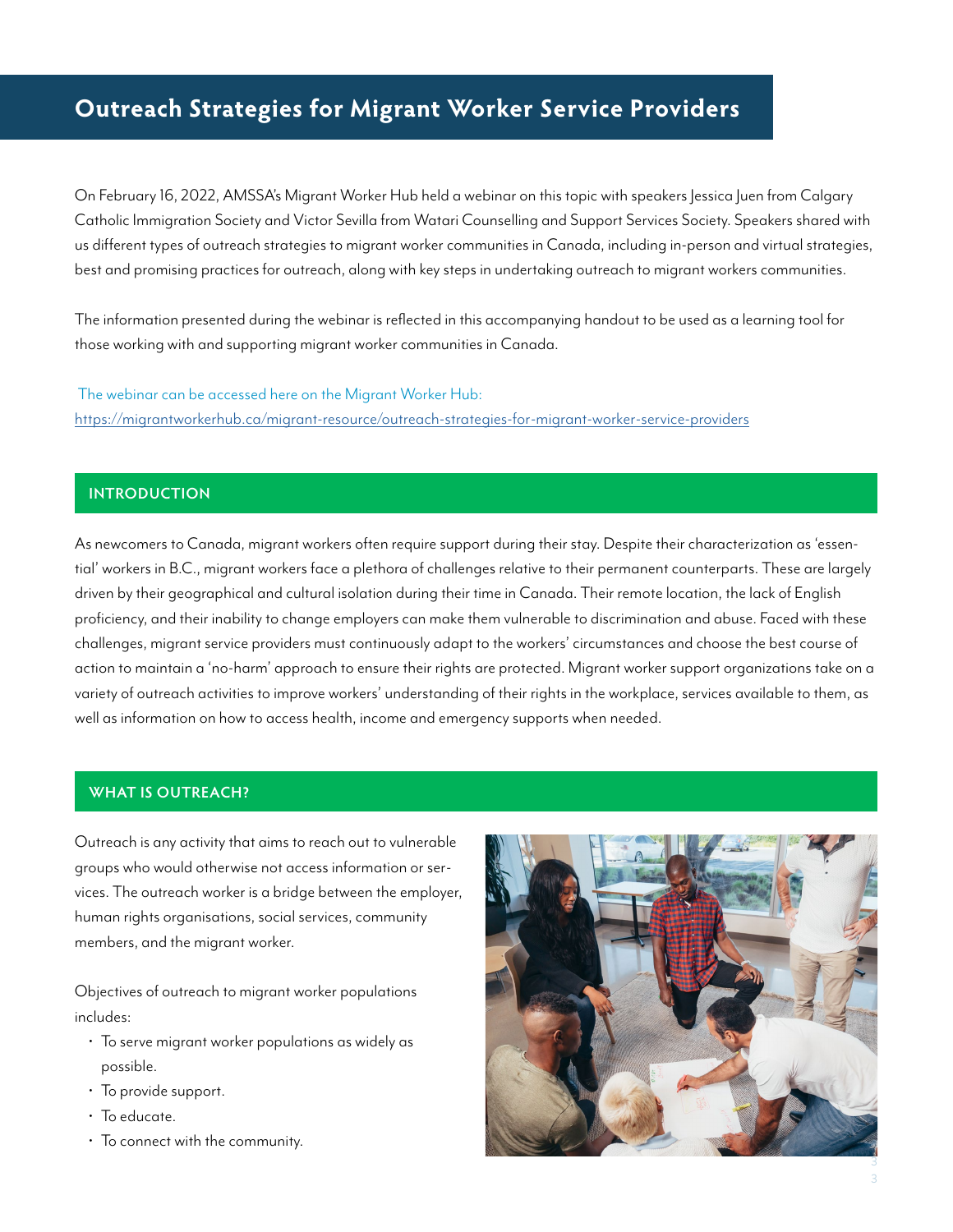### **REACHING THE TARGET POPULATION**

Effective outreach revolves around directly reaching the target population. This entails a clear line of communication with migrant workers, identifying necessities, and creating objectives to address these shortcomings. It is imperative to note that vulnerable workers may be isolated and lack means of transportation and therefor outreach must come to them – not the other way around. Outreach must take on a client-centered approach of meeting migrant workers where they are during the times that best suit their schedules. Weekend visits and outreach at popular locations (grocery stores, markets, etc.) can provide a meaningful point of contact for outreach workers to develop connections.

### **MAXIMIZING OUTREACH - PRACTICAL STEPS FOR ENGAGING MIGRANT WORKER POPULATIONS**

**COMMUNITY PROFILE PLANNING + ORGANIZING IMPLEMENTATION MONITORING + EVALUATION**



### **Step 1: What is the community profile?**

It is important to identify the key actors in the community which includes migrant workers, existing businesses and facilities, services and resources. For each population, there are key questions to ask when identifying the community profile.

### **Migrant Worker Population**

- Where are migrant workers currently located?
- What part of the community are they settling in?
- What is the migrant worker population in the area?
- Which countries are they coming from?
- What language do they speak?
- What are their challenges?
- How's their level of English?

### **Existing Businesses**

- Who are the employers of migrant workers?
- What types of industries would normally hire migrant workers?
- What are the resources available within the workplace?
- Who can we connect within the company?
- Will the employer be receptive to collaborating?
	- If not, why?
	- Who will be the key contact?

### **Facilities, Services & Resources**

- What are the social service agencies in the community that can also serve as information sources for migrant workers?
- How are they readily accessible by migrant workers?
- Are there cultural resources?
- What is the mode of transportation for migrant workers?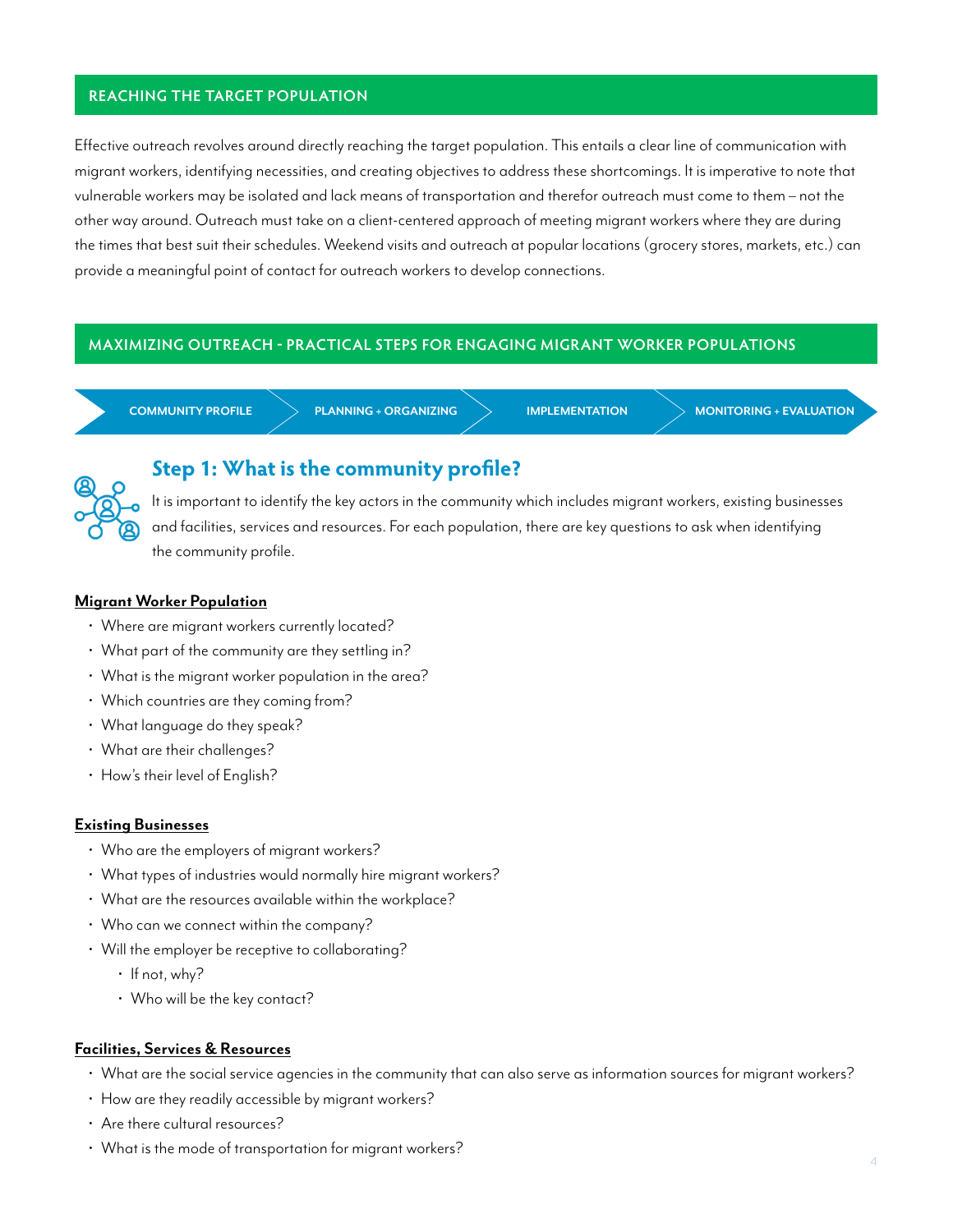# **Step 2: Planning and organizing**

### **Engage the Community**

To engage the community, it is important to collaborate with a wide variety of community stakeholders. Consultations can be held with community leaders on the ground, mobilize grassroots organizations and connect with community-based organizations who have connections with churches, labor unions and cultural organizations.

### **Build Partnerships**

Established partnerships with support organizations in the region who already work in the community, along with volunteers and established community connectors who can act as the bridge between the migrant workers, the employers and the larger community. It is recommended to include members who have lived experience as migrant workers themselves in partnerships to be able to provide a more holistic level of support.

### **Action Plan**

Once the community has been engaged, available resources have been leveraged and partnerships are in place, an action plan can be created to outline how to accomplish the outreach goals efficiently within a specific timeline.



### **Step 3: Implementation**

The following are suggested examples of activities for implementation of outreach to migrant workers. Implementation activities will depend on the region and the sector that the migrant workers are working in.

- **Airport Reception** Welcome migrant workers with care package, provide interpretation, support in understanding required documents in landing, connecting flights, community resources and additional support available depending on the need of the migrant worker.
- **Workplace** In collaboration with network of employers, use the employers' meeting rooms or parking lots to provide multilingual support services and information.
- **Community Events**  The community events are social, recreational, and educational all at the same time. The purpose is to build connections between established residents and migrant workers, especially those who have recently arrived and have no social connections.
- **Marketing and Advertisement** Develop standard marketing materials and uniform messaging to maintain consistency and efficiency, delivered through print materials (poster and brochures) and via social media. Ideally multilingual marketing materials are available in the migrant worker languages. This decreases misinformation that may be spread across the community. Online resources, such as an information hub website, can be used as a learning point for migrant workers who are planning to come to Canada or have already arrived.



### **Step 4: Monitoring & Evaluation**

Ongoing monitoring and evaluation is needed to assess the goals of the project. This can be done through the following activities.

• **Meetings** - Regular collaborative meetings can be held with partner organizations, provincial level umbrella organizations and front-line workers to monitor deliverables and outcomes, discuss relevant updates, questions, concerns, and/or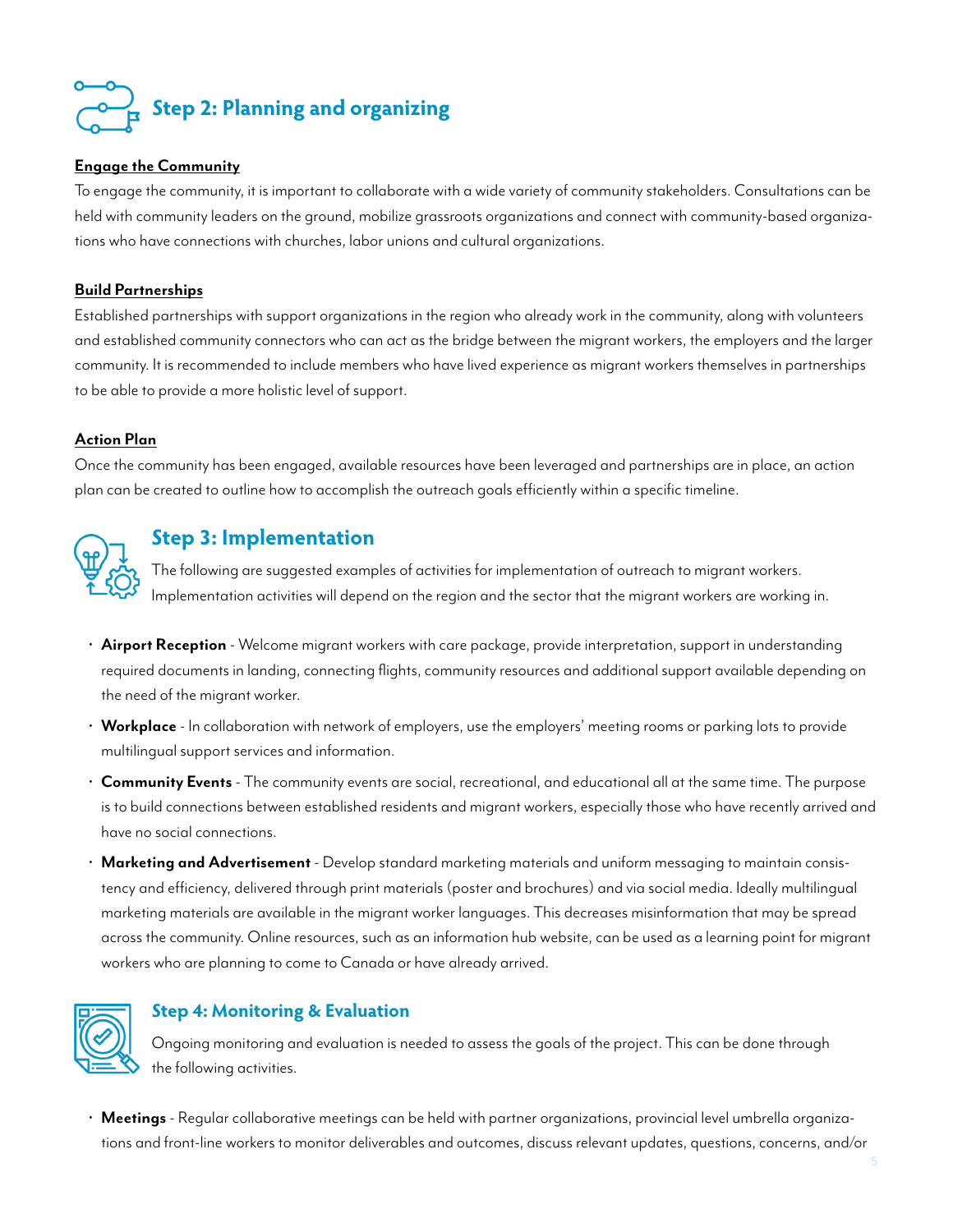feedback, policy updates, case sharing, challenges encountered, trends, outcomes and share best practices.

• **Evaluations** - Outreach should be continuously evaluated to ensure its quality and effectiveness. Migrant worker satisfaction, process evaluations and regular evaluations are needed. Both migrant workers and outreach workers should be involved in the process to plan for further improvements in implementation, as well as in training and support for the outreach workers.

### **OUTREACH STRATEGIES - BEST PRACTICES**

### **Contact and Non-Contact Outreach**

Ongoing Public Health Orders and restrictions have made it necessary for outreach work to continuously adapt to new challenges. For those providing outreach support services, this may entail distanced-visitations, where donations are droppedoff without making direct contact with migrant workers. This is an effective way to address health concerns, deliver medications, while protecting the wellbeing of migrant and outreach workers alike. However, connecting in person is always the best way to undertake outreach to migrant workers communities. In person connections build relationships and trust with migrant worker communities, which in turn creates the bridge needed for migrant workers to reach out to organizations for support when they need it.



#### **Follow the Worker's Agenda**

It is imperative that outreach workers shape their support to address the worker's needs and agenda. This entails providing all the necessary information for workers regarding their rights, responsibilities, and their options. If, for example, a worker is facing discrimination or abuse, they must be informed of all their available courses of action, and what each approach will entail. This requires a careful risk/benefit assessment where the worker is aware of the associated risks and actions will only be taken with the worker's informed consent.

### **Record-Keeping**

Numerous studies have examined the mental health benefits of journaling to focus emotional expression and cognitive processing of a stressful or traumatic event (Ullrich & Lutgendorf, 2002; Negi 2013; Niles et al, 2013). By providing migrant workers with the necessary resources and training, journaling can help them track their physical and mental health, sick days, alleged abuse, or discrimination. By keeping a clear record of one's time in Canada, it may facilitate their ability to report abuse and mitigate the effects of their physical and cultural isolation.

### **Balancing Perspectives**

Effective outreach requires a careful balance of perspectives, ensuring that both migrant workers and employers benefit from their participation. This requires a careful approach to employer relations, outreach should principally benefit the worker, without neglecting the employer's perspective and needs. When undertaking outreach, it is imperative to avoid creating any tension between workers and employers through clear communication with all parties involved.